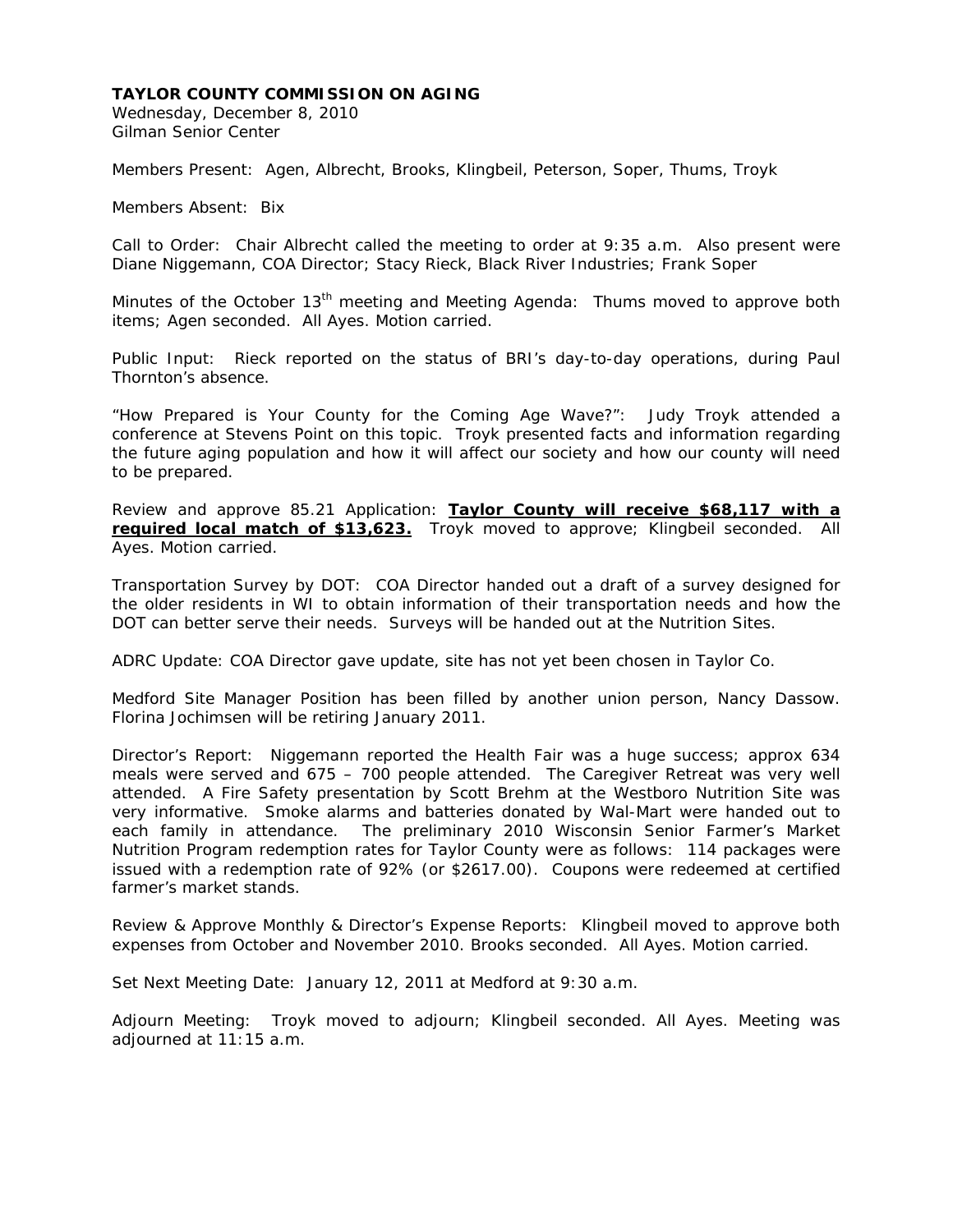Wednesday, October 13, 2010 - 9:30 A.M. Multipurpose Room - Taylor County Commission on Aging

**Members Present:** Agen, Albrecht, Bix, Brooks, Klingbeil, Peterson, Soper, Thums, Troyk

## **Members Absent:** None

**Call To Order:** Chair Albrecht called the meeting to order at 9:32 A.M. Also present were Diane Niggemann, COA Director; Stacy Rieck, Black River Industries; Russ Blennert and Amber Fallos, Taylor County Human Services Department.

**Approve Minutes of the September 8, 2010 Meeting:** Klingbeil moved to approve the minutes of the September 8, 2010 meeting; Troyk seconded. All Ayes. Motion Carried.

**Approve Agenda:** Bix moved to approve the agenda with ten items; Troyk seconded. All Ayes. Motion Carried.

**Public Input:** Rieck reported that the State of Wisconsin Department of Transportation just completed and Black River Industries passed inspection of their buses. Black River Industries and the COA were informed that they will receive funding for the 2011 Senior Health, Wellness & Safety Fair from Nestle Pizza Division.

**Approve Recommendation to Join the ADRC of the Northwoods Planning Group:**  Two Power Points were presented by Blennert, Fallos, and Niggemann. The Ad Hoc Committee has recommended that Taylor County go with the five-county ADRC of the Northwoods. This would give the County equal representation among the other five counties and three tribes. It is estimated that 4-5 positions at the Human Services Department will either be eliminated or be transferred to the ADRC. Troyk moved to recommend that Taylor County go with the ADRC of the Northwoods; Bix seconded. All Ayes. Motion Carried.

**Approve Filling the Medford Nutrition Site Manager Position:** Florina Jochimsen will be retiring in January, 2011. She has been working four hours per day, and Director Niggemann will be requesting a replacement at 3 - 3.5 hours per day. Since Ms. Jochimsen's replacement will be working more than 600 hours per year, that person will be in a union position. Thums moved to recommend to the Personnel Committee that this position be filled; Agen seconded. All Ayes. Motion Carried.

**Director's Report:** 1) Kathleen Luedtke of the State Department of Health Services spoke at the most recent ADRC of the Northwoods Planning Meeting. She stated that individual counties can make recommendations to the State for a particular Managed Care Organization (MCO) to provide services, but the State will make the ultimate decision. The ADRC of the Northwoods is forming a Managed Care Exploration Committee to research possible MCOs for the ADRC. 2) The Taylor County Aging Council will start having specific topics presented at each monthly meeting. 3) A caregiver's retreat for family caregivers will be held on November 3 from 9AM until 3PM at the First Lutheran Church in Ogema. 4) The Senior Health Fair will be Thursday, October 28, 2010, starting at 9 AM.

**Review & Approve Monthly & Director's Expense Reports:** Soper moved to approve Director's Expenses of \$48.99 and COA Monthly Expenditures of \$28,964.60. Brooks seconded. All Ayes. Motion Carried.

**Set Next Meeting Date:** The next meeting of the Taylor County Commission on Aging will be Wednesday, November 10, 2010 at 9:30 AM.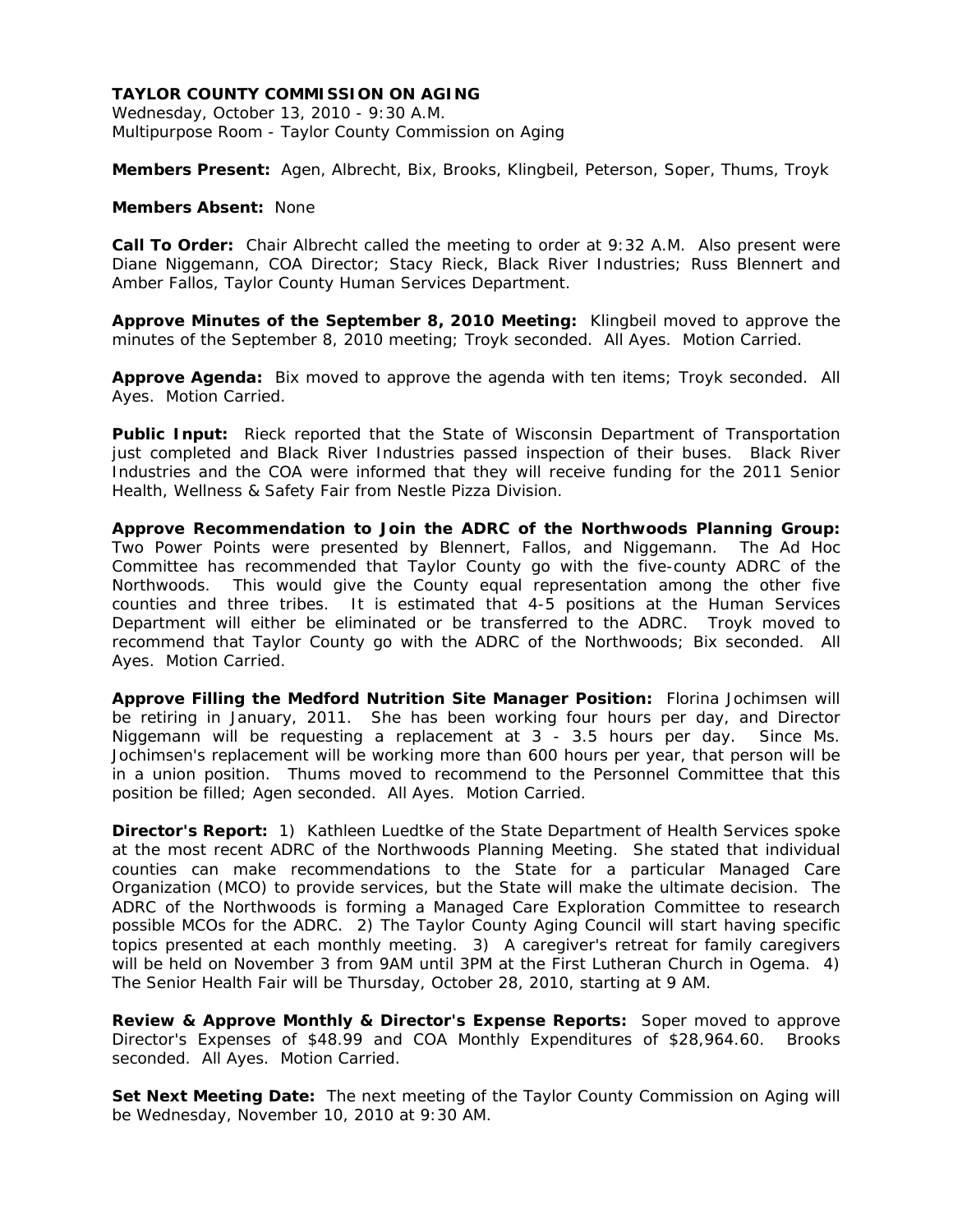**Adjourn Meeting:** With no further business, Bix moved to adjourn; Troyk seconded. All Ayes. The meeting was adjourned at 10:58 A.M.

**Handouts:** Taylor County Commission on Aging Minutes for September 8, 2010; Power Point on the Aging & Disability Resource Center; Power Point on the A.D.R.C. of the Northwoods; ADRC of the Northwoods Planning Consortium Common Message #9; Director's Expense Report for September 2010; COA Expenditures for September 2010; COA October Newsletter.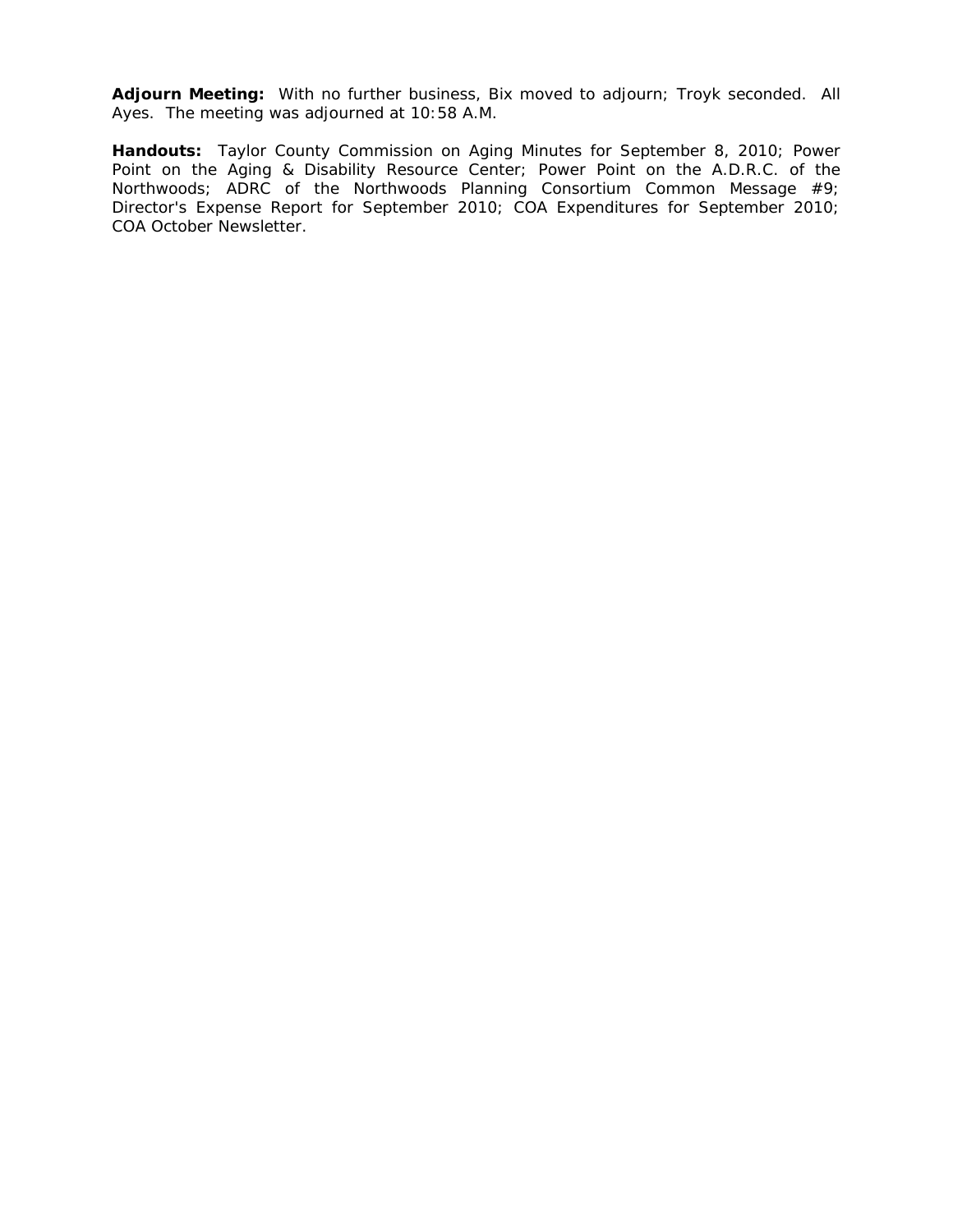Wednesday, September 8, 2010 - 9:30 A.M. Multipurpose Room - Commission On Aging

**Members Present:** Bix, Brooks, Klingbeil, Soper, Thums, Troyk

**Members Absent:** Agen, Albrecht, Peterson

**Call To Order:** In the absence of Chair Albrecht, Commission on Aging Member Thums called the meeting to order at 9:31 AM. Also present were Stacy Rieck from Black River Industries (BRI) and Diane Niggemann, Commission on Aging (COA) Director.

**Approve Minutes of the August 10, 2010 Meeting & Approve the Agenda with Nine Items:** Klingbeil moved to approve the minutes of the August 10, 2010 meeting and the agenda with nine items; Troyk seconded. All Ayes. Motion Carried.

**Public Input:** Rieck reported that the State of Wisconsin Department of Transportation has approved two new buses for BRI, one to be delivered in 2011 and one in 2012. Each bus will have seven slots for seated passengers and one for a wheel-chair-bound passenger. The Northern Bridges MCO has contracted with BRI to provide services for their clients. BRI has just received the 2009 Food Safety Award from the Taylor County Health Department.

**Review/Approve 2011 Budget:** After review of the line-item budget and other explanatory materials, Bix moved to approve the 2011 Budget in the amount of \$140,832 with Taylor County providing \$120,295 and an additional \$20,537 to be taken from the COA Fund Balance. Troyk seconded. All Ayes. Motion Carried. This budget will now be sent to the Budget Review Committee for final review and inclusion in the 2011 budget to be submitted to the full County Board. The COA has total revenues of \$500,337 which includes money from state and federal grants (\$291,167), donations from congregate meals, homedelivered meals, and bus trips, County Match funds for the state and federal grants, COP meals, United Way, and Care Call.

**Aging & Disability Resource Center (ADRC) Update:** All five counties and two of the three tribes in those five counties have signed letters of intent to join the Northwoods ADRC. Only the Forest County Potawatomi Tribe has not yet agreed to join. At the most recent meeting of the Consortium, further work on the intergovernmental agreement was done. When this is completed, the agreement will be sent to the local Corporation Counsels for their review. The next meeting is in Rhinelander on Thursday, September 23, 2010. Kathleen Luedtke of the State of Wisconsin will be present to answer questions on the MCOs. The Taylor County Buildings & Grounds Committee is concerned about the cost of remodeling part of the Multipurpose Building to be used by the ADRC and is now reconsidering the Education Center and even the Human Services Building.

**Director's Report:** Jump River has agreed to keep their charge for the Community Center at \$30/day. The COA received a donation from Nestle Pizza Company, Inc. for this year's Senior Health Fair. A blood bank will also be held at the same time. Sixteen people are enrolled in the computer classes for seniors. Classes start September 30. Nutrition Site Managers will go to training on September 22. A GWAAR conference will be held in Wisconsin Dells. Troyk moved to accept the Director's Report; Bix seconded. All Ayes. Motion Carried.

**Review & Approve Director Expenses/Review & Approve Monthly Expenses:** Soper moved to accept Director's Expenses of \$109.92 and COA Monthly Expenditures of \$28, 809.19. Klingbeil seconded. All Ayes. Motion Carried.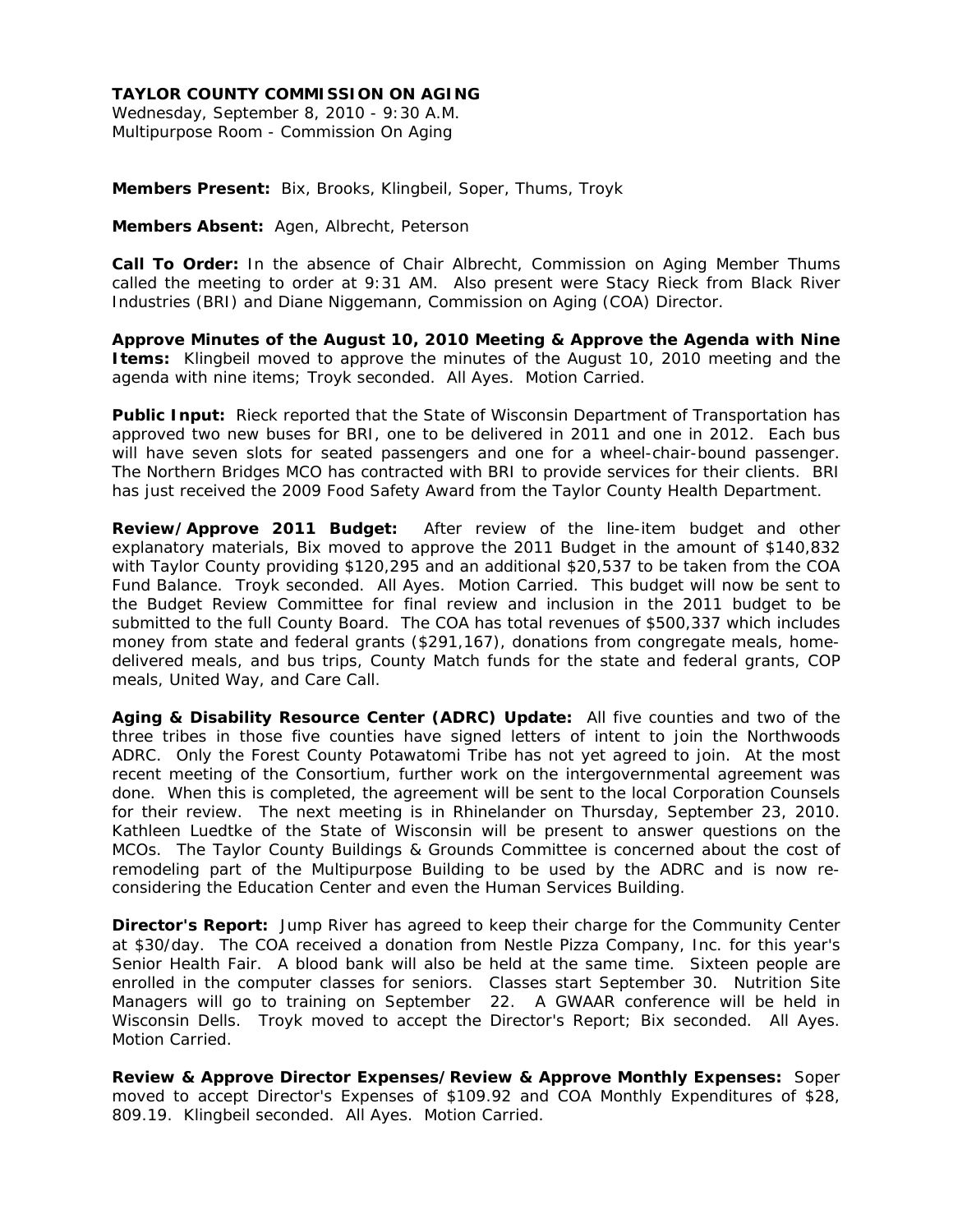Set Next Meeting Date: The next meeting of the Taylor County Commission on Aging will be Wednesday, October 13, 2010 at 9:30 AM.

**Adjourn Meeting:** With no further business, Bix moved to adjourn; Klingbeil seconded. All Ayes. The meeting was adjourned at 11:01 AM.

**Handouts:** "Expenditure Budget Worksheet" and "Revenue Budget Worksheet", "2011 Anticipated Revenue" and "2011 Anticipated Expenditures", Director's "Travel Expense Report" "COA Monthly Expenditures", September COA Newsletter.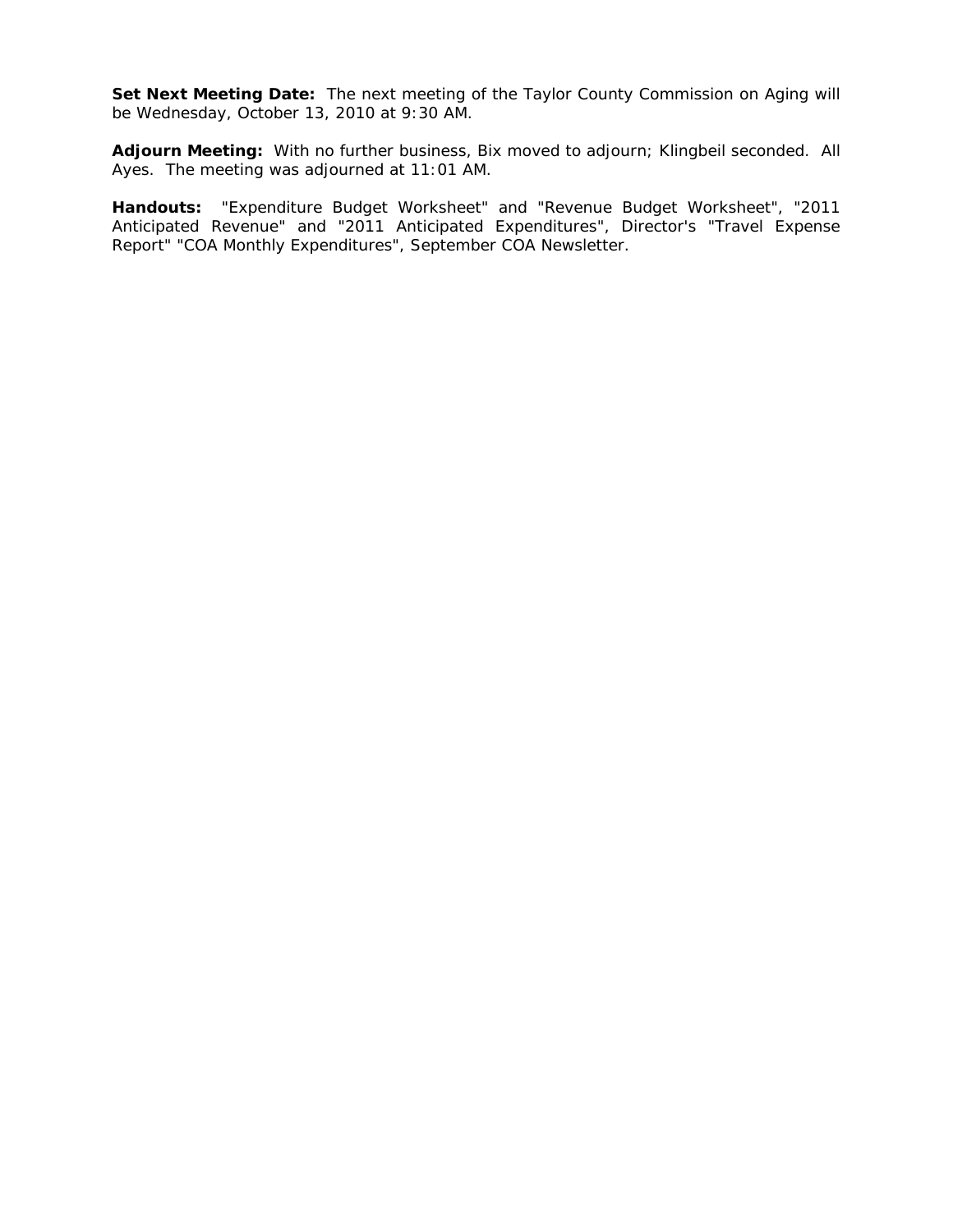Tuesday, August 10, 2010 9:30 A.M. Jump River Community Center

**Members Present:** Agen, Albrecht, Bix, Brooks, Klingbeil, Peterson, Soper, Thums, Troyk

### **Members Absent:** None

**Call To Order:** Chair Albrecht called the meeting to order at 9:32 AM. Also in attendance were Commission on Aging Director Niggemann, Paul Thornton and Kathy Lemke from Black River Industries, and Frank Soper.

**Approve Minutes of the July 14, 2010 Meeting:** Troyk moved to approve the minutes of the July 14, 2010 meeting; Soper seconded. All Ayes. Motion Carried.

**Approve Agenda:** Bix moved to approve the agenda with thirteen items; Agen seconded. All Ayes. Motion Carried.

**Public Input:** Paul Thornton recognized the Commission on Aging support for Black River Industries over the past 30 years.

**Budget for 2011:** At a recent meeting, department heads were told to keep their operations budgets at 0% for 2011. Union pay increases will be 2%, and health insurance costs are expected to increase by at least 10%. This figure could go as high as 16%. At the same time, it was announced that Taylor County needs to deal with a \$300,000 shortage even before the budget process starts. The County pays for rent and operating expenses at each meal site. The COA gets approximately \$120,000 from the county each year; the budget will be discussed in more detail at the next COA meeting.

**Open & Approve Bid Proposals for Meal Contracts:** For the JUMP RIVER site: Jump River proposes a \$5.50/meal charge and wishes to increase rent for the building to \$40/day. Last year the cost was \$5.15, so this represents an increase of 6.79%. Troyk moved to accept the meal bid but to recommend that the rent increase not be granted; Klingbeil seconded. All Ayes. Motion Carried.

For ALL OTHER SITES EXCEPT STETSONVILLE: Two bids were received. However, Taher, the company that provides food to the Medford School District, did not bid. Black River Industries proposed the following: \$5.50 per meal for all sites. Delivery charges will be - MEDFORD: \$44.88/delivery, GOODRICH: \$31.20, RIB LAKE and WESTBORO: \$44.51/delivery, GILMAN: \$39.76/delivery.

For STETSONVILLE: \$3.50/stop with a minimum of \$10.50.

Suggested donation for a congregate meal is \$3.50 and a home-delivered meal is \$3.75. Thums moved to accept the Black River Industries bid; Bix seconded. All Ayes. Motion Carried.

**Aging & Disability Resource Center (ADRC) Update:** The Commission reviewed the ADRC of Northwoods Planning Consortium Common Message #8. The five-county consortium is coming together and may also include two tribes: Lac du Flambeau and Sokaogon Chippewa. The consortium is now working on an inter-governmental agreement among all the parties. Timelines for county board approvals have been established. Parts of the state application have been completed. A process to recruit and hire the regional manager was developed. Community informational meetings are also being developed. Several COA members commended the Ad Hoc Committee for its work so far.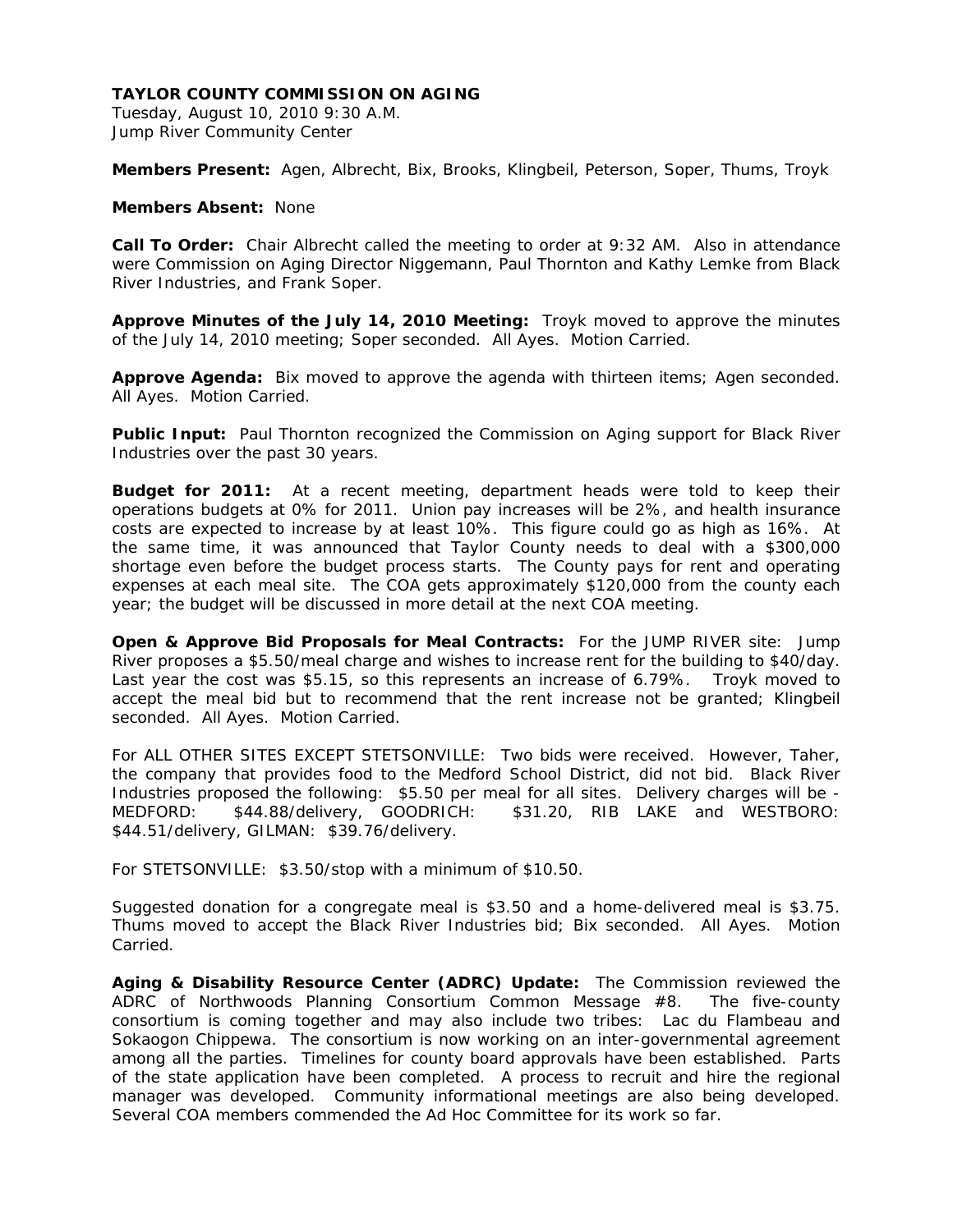**Staff Updates:** Bobbi Wright, who was the Westboro site manager, is now the Rib Lake site manager. Patrick Wright is the Westboro site manager. Westboro needs to get its meal participation numbers up. The Transportation Assistant position is only approved as an LTE until the end of September. It will be at least April 2011 before the state-mandated transportation broker takes over. So the Transportation Assistant position must continue to be approved by the Union as an LTE until then.

**Director's Report:** The Senior Citizen Employment & Training group is putting a person at the senior center in Medford to work 20 hours per week coaching older adults on the use of computers. HANDOUTS: Minutes from July 15, 2010 meeting; Common Message #8 from the ADRC of the Northwoods Planning Consortium; Director's Expense Report; COA Monthly Expenditures; Taylor County COA Newsletter.

**Review & Approve Director Expenses:** Thums moved to approve the director's expenses of \$73.92 and COA monthly expenditures of \$32,624.55; Soper seconded. All Ayes. Motion Carried.

**Review & Approve Monthly Expenses:** See item immediately preceding.

Set Next Meeting Date: The next meeting of the Taylor County Commission on Aging will be Wednesday, September 8, 2010 at 9:30 A.M.

**Adjourn Meeting:** With no further business, Bix moved to adjourn; Klingbeil seconded. All Ayes. The meeting was adjourned at 11:15 A.M.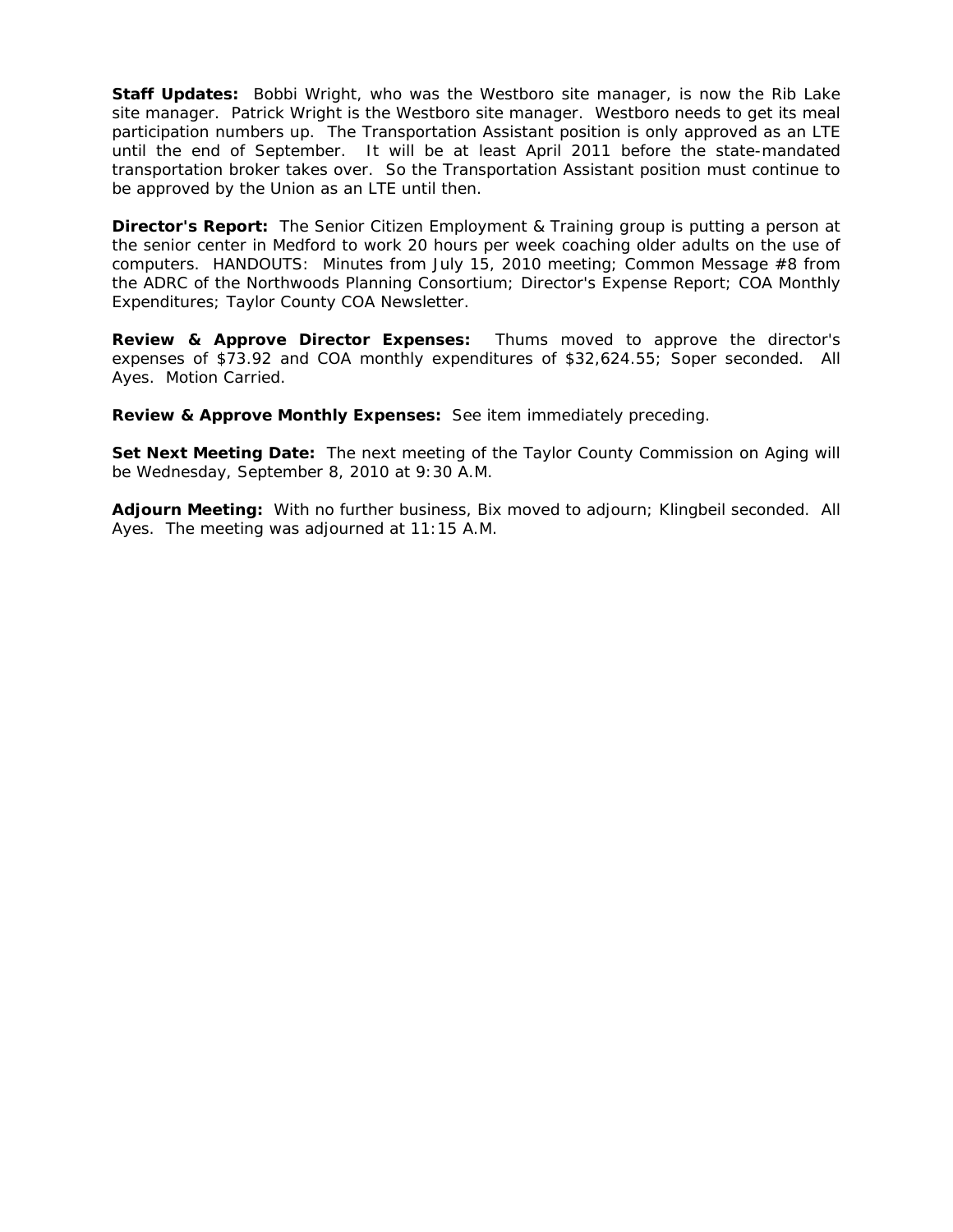Wednesday, July 14, 2010 - 9:30 A.M. Multi-Purpose Building

**Members Present:** Agen, Albrecht, Bix, Brooks, Klingbeil, Peterson, Soper, Thums, Troyk

**Members Absent:** None

**Call Meeting to Order:** Chair Albrecht called the meeting to order. Also in attendance were COA Director Niggemann and Stacy Rieck from Black River Industries.

**Approve Minutes of the June 9, 2010 Meeting:** Agen moved to approve the minutes of the June 9, 2010 meeting; Soper seconded. All Ayes. Motion Carried.

**Approve Agenda:** Bix moved to approve the agenda with twelve items; Troyk seconded. All Ayes. Motion Carried.

**Introduction of New COA Members:** Joyce Peterson of Westboro is replacing Julie Scott. Board Members introduced themselves.

**Public Input:** Stacy Rieck, the Black River Industries business manager, informed the Commission that BRI has received a grant for a new van. The proceeds of their annual golf outing were used to purchase a wheel-chair accessible swing. Rieck also outlined the mission and operational goals of BRI.

**Approve Filling Rib Lake Site Manager Position:** Judy Kraft resigned as of July 9, 2010. Isabel Olkives and some other volunteers are filling in temporarily, but a permanent person is needed. Niggemann needs a recommendation from the Commission before she goes before the Personnel Committee. There were 21 people at the site on Monday and 34 on Tuesday. This site represents a very valuable service to the older people in Rib Lake. In addition to the meal, attendees are provided nutritional counseling and other information. The position is funded by the Older Americans Act, but the County pays rent for the building and also pays for some janitorial services. Troyk moved to recommend filling this position and any other position that may become vacant due to filling this position. Bix seconded. All Ayes. Motion Carried.

**Older American Act Reauthorization:** Federal funding provides \$12,000 for family caregivers services, but only 20% can be spent on supplemental services such as lift chairs. At a regional meeting on the reauthorization of the Older Americans Act, the directors agreed that they would like a larger percentage allotted for supplemental services. Not all of this money allocated to counties is spent because of the 20% limitation. The Act will be reauthorized in 2011. Also C1 (congregate) meals and C2 (home-delivered) meals are accounted for separately and discussion is taking place to combine C1 and C2.

**Aging & Disability Resource Center (ADRC) Update:** The North Woods Consortium is working on an application to form the ADRC. Both Taylor and Florence Counties have agreed to sign Letters of Intent, although both counties are still weighing other options. The application should be finished in January and will be presented to the Taylor County Board for approval at that time. An audit of Family Care is beginning this week. An ADRC must be present in a county for two months before Family Care starts in that county. All of the Family Care providers in the State of Wisconsin are currently losing money and some are losing a great deal of money. This is one of the reasons for the audit.

**Director's Report:** 1) Niggemann reported that transportation through volunteer drivers is down at this time compared to 2009. This is probably due to the new local low-cost dental clinic and the new dialysis unit. 2) The MA transportation broker will not be in place until at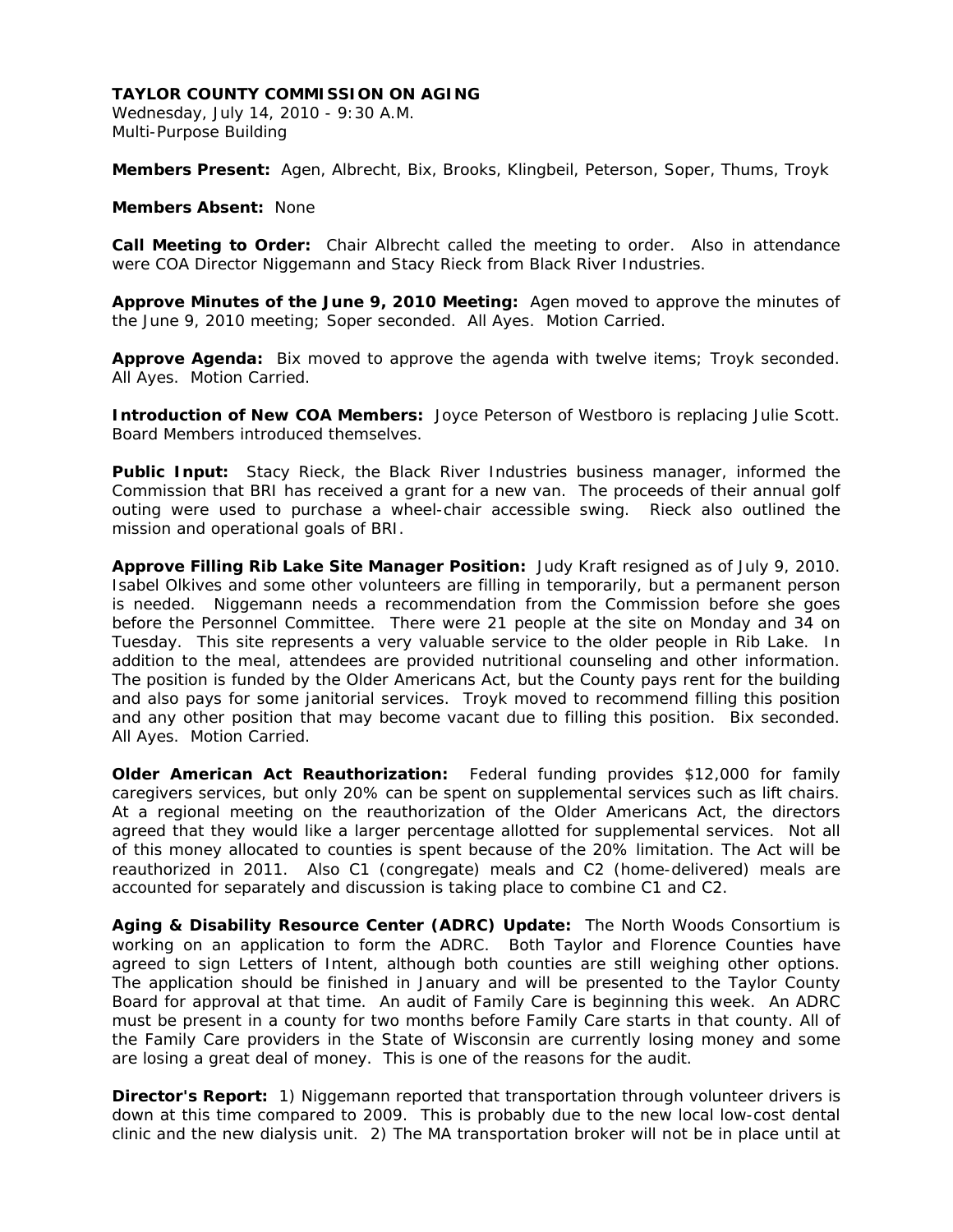least April 2011. 3) We currently have about 170 Care Call units in Taylor County. Revamping the system caused some problems which have now been resolved. 4) The COA got a older van that no other department in the county was using. So far, there have been \$300-400 in repairs with another \$1300-1400 pending. The van has over 140,000 miles on it. Niggemann will be discussing these repairs with Marie Koerner to determine if there are some county funds to make these repairs. 5) Another Final Affairs Seminar will be presented on August 25, running from 12:30 - 4:00 PM;. 6) Teepa Snow gave a presentation on dementia and Alzheimer's, and the costs were shared with Price County. Another presentation will be done in the not-too-distant future since these programs are well attended. 7) The County budget process will be starting soon. 8) The COA put out RFPs for meals. The bid opening will be at the next COA meeting. 9) NTC now has an Adult Diploma Academy, designed to help adults get high school diplomas. It is a free program. 10) COA Commission Members' names and telephone numbers will go in the August newsletter. 11) Handouts Included: "How Will the Patient Protection & Affordable Care Act Affect Seniors?", "Medford Adult Diploma Academy", "North Woods ADRC Planning Consortium Common Message #7". "Historical Evolution of Programs for Older Americans", and the July COA Newsletter.

**Approve Director & Monthly Expense Reports:** Niggemann presented Director's Expenses of \$155.60 and COA Monthly Expenditures of \$28,158.33. Troyk moved to approve these expenses; Klingbeil seconded. All Ayes. Motion Carried.

**Set Next Meeting Date:** The next meeting of the Taylor County Commission on Aging will be Tuesday, August 10, 2010 at 9:30 AM. It will be held at the Jump River Community Center.

**Adjourn Meeting:** With no further business, Troyk moved to adjourn; Thums seconded. All Ayes. The meeting was adjourned at 11:11 AM.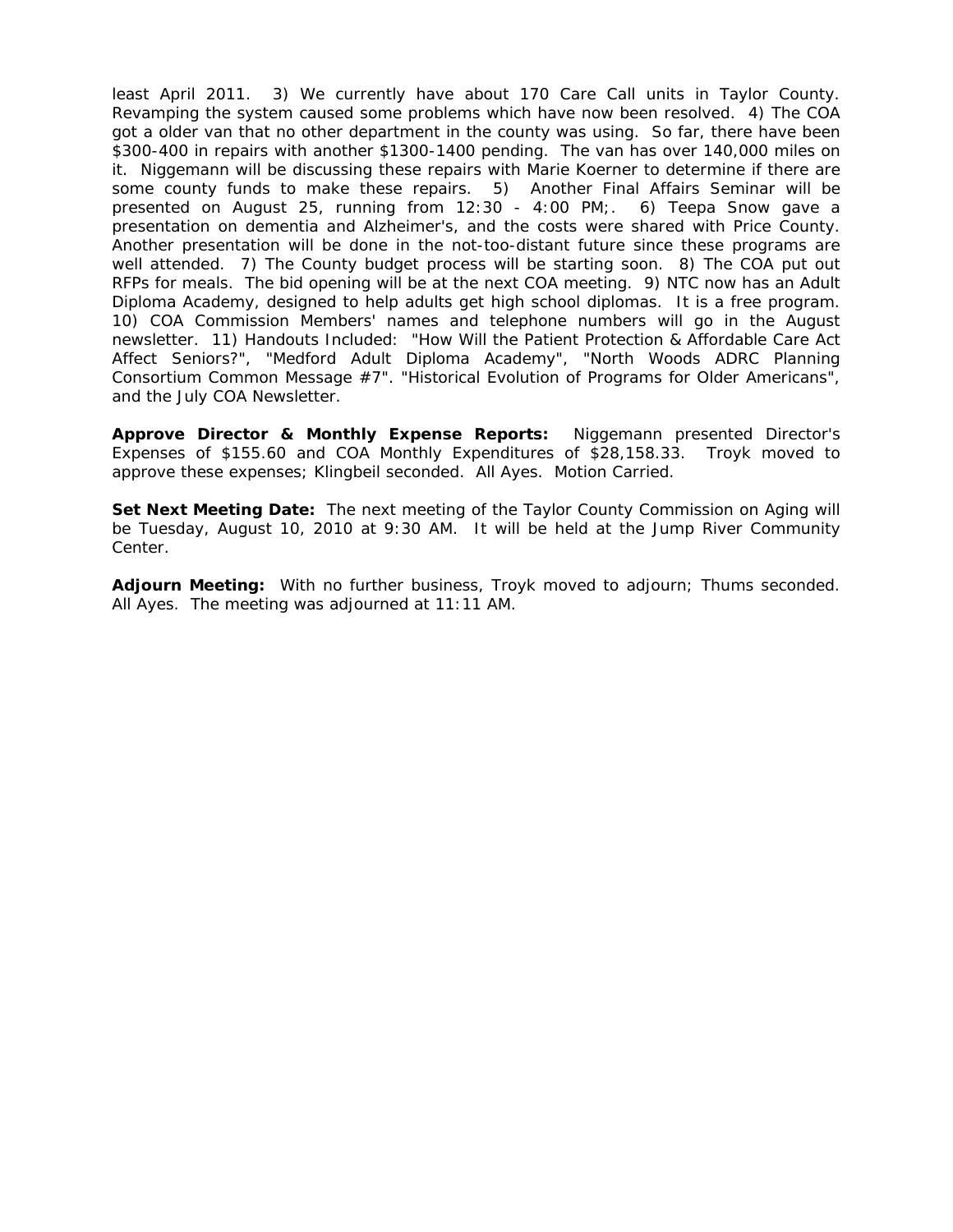MEETING MINUTES OF JUNE 9, 2010 – 9:30am Multi-Purpose Room – Taylor County Commission on Aging

**Members present:** Agen, Albrecht, Bix, Brooks, Klingbeil, Soper, Thums

**Members absent:** Scott, Troyk

**Also present:** Diane Niggemann, Commission on Aging Director; Ruth Anne Pipkorn, Elder Benefit Specialist

**Called Meeting to Order:** Chair Albrecht called the meeting to order at 9:30am.

**Approve Minutes of the May 12, 2010 Meeting:** Brooks moved to approve the minutes of the May 12, 2010 meeting with one correction: Diane Niggemann was in attendance at that meeting. Soper seconded the motion. All Ayes. Motion Carried.

**Approve Agenda:** Thums moved to approve the agenda with eleven items. Bix seconded. All Ayes. Motion Carried.

**Public Input:** There was no public input at this meeting.

**Ruth Anne Pipkorn, Elderly Benefit Specialist Report:** Pipkorn demonstrated the Personal Emergency Response System (PERS), the new version of Care Call. The cost to the consumer is \$20/month, but our cost is only \$12.50. Installation fees are \$35 each. There have been over 170 Care Call systems installed by the Commission on Aging in Taylor County. We received a \$3500 grant for two years to provide help to low-income people to defray Medicare Part D costs. In 2009, Pipkorn dealt with over 500 separate senior issues. Her job is to help people get things done. So far, she has given out 55 of the 114 \$25 lowincome coupons for the Farmers' Market. She also helps with Part D enrollments. Open enrollment is during the last part of the year, but she helps people with problems with their coverage all year. There then was a discussion of the red "Take Me Too" bags that people taking medication can use to make sure the medication goes with them if they are transported to the hospital. Pipkorn reported that it is hard to keep up with all the changes even though she goes to training sessions at a minimum of every other month. She gave the Commission a brochure outlining her duties.

**Aging & Disability Resource Center (ADRC) Update:** Taylor County will bring \$230,213 to the table when we join an ADRC. Niggemann, Klingbeil and Bix reported on meetings they attended on this subject. At this time, Taylor County has three options: 1) Join a new ADRC in the formative state. This would consist of Oneida, Forest, and Vilas Counties. Florence might also join this group. 2) Join a currently existing group. The most favorable one under consideration is the Buffalo-Clark-Pepin County ADRC. 3) Join an existing group with only one other county. This would be Chippewa County. The Ad Hoc ADRC Committee is working on developing a proposal for the County Board by July. Handouts on this issue included: Current & Proposed Aging & Disability Resource Centers - June 1, 2010; North Woods (sic) ADRC DRAFT Organization Structure, and ADRC of the Northwoods Frequently Asked Questions II.

**Director's Report:** 1) The Continuum of Care Committee is looking for a place to house homeless people. 2) There will be no State Request For Proposals (RFP) for Medical Assistance Transportation Brokers until at least April 2011. We will still need volunteer drivers after this program goes into effect. JoAnne Vanden Heuvel is handling the transportation duties now. She is a limited-term employee and her position has been approved for renewal twice - by both the Personnel Committee and the Union. It is not known if they will renew the position until next April. 3) The Older Americans Act is up for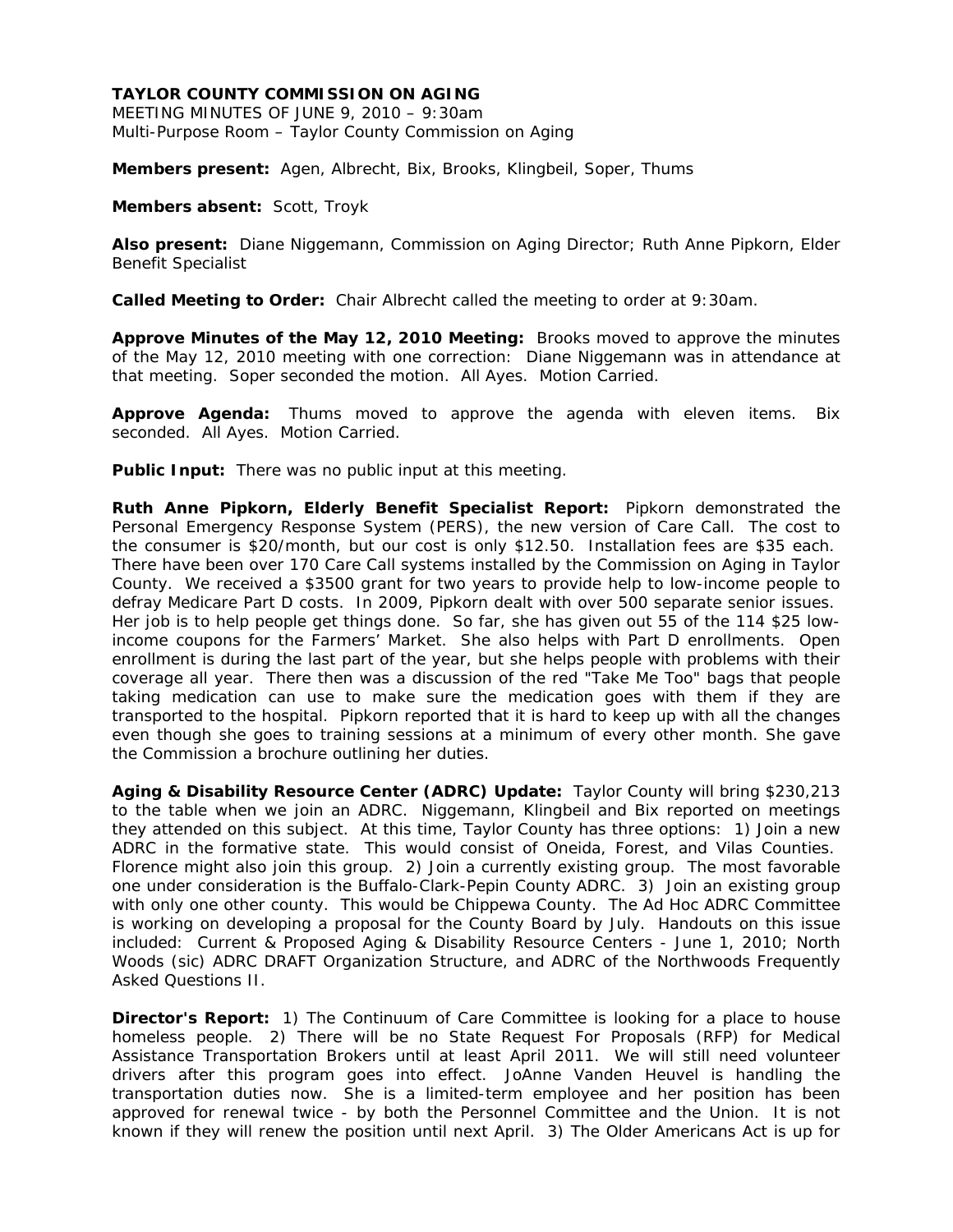reauthorization. Niggemann will be attending state-wide meetings on this. 4) The Chronic Disease class was cancelled due to lack of interest.

**Review & Approve Director's Expense Report:** The Director presented expenses totaling \$203.15 for the month of May. Thums moved to approve as presented; Soper seconded. All Ayes. Motion Carried.

**Review & Approve Monthly Expenses:** Monthly expenses for the Commission on Aging in May were presented in the amount of \$27,955.97. Thums moved to approve as presented; Soper seconded. All Ayes. Motion Carried.

**Set Next Meeting Date:** The next meeting of the Taylor County Commission on Aging will be Wednesday, July 14, 2010 at 9:30am.

**Adjourn Meeting:** With no further business, Bix moved to adjourn; Klingbeil seconded. All Ayes. The meeting was adjourned at 11:06 A.M.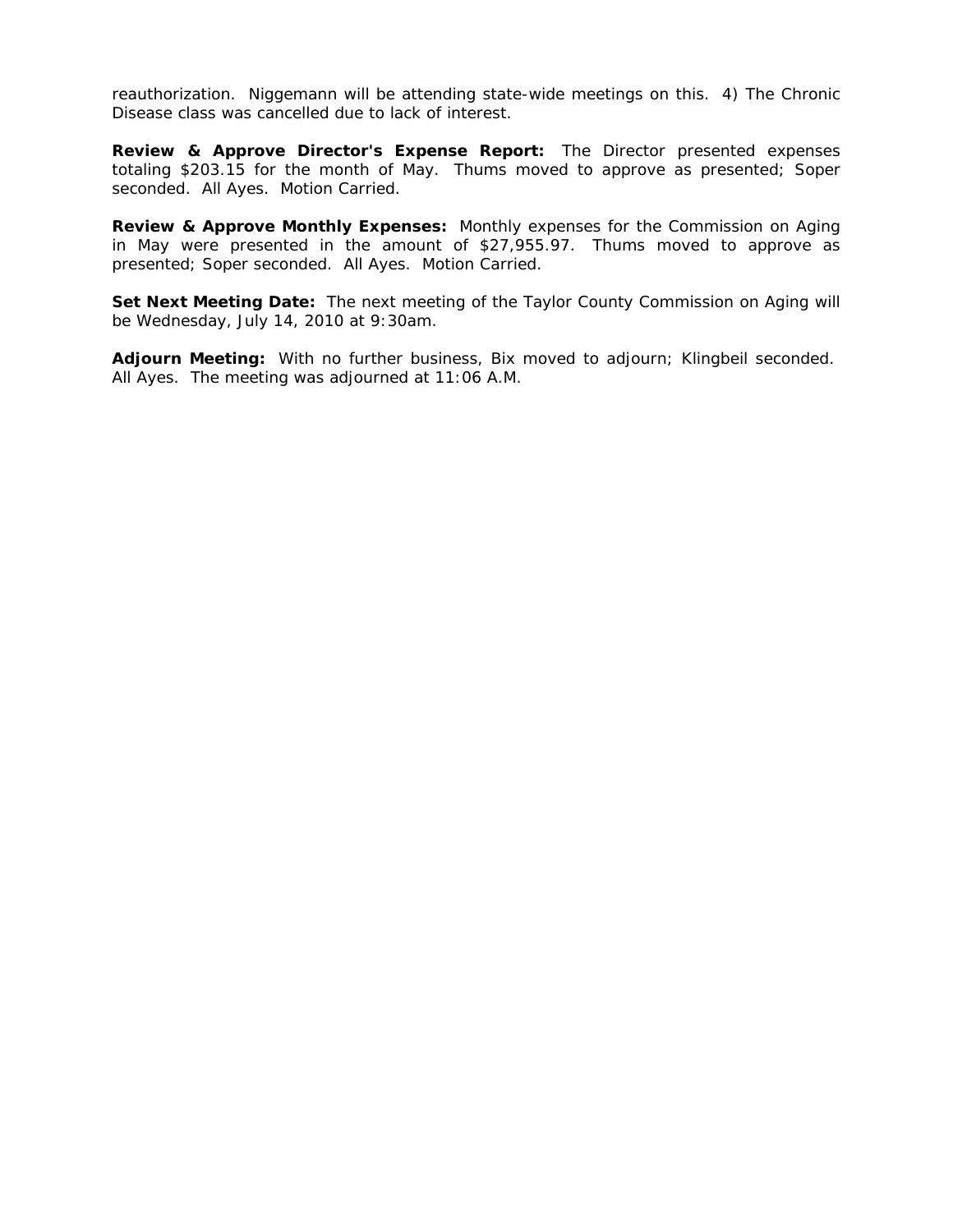Wednesday, May 12, 2010 - 9:30 A.M. Multi-Purpose Room - Taylor County Commission on Aging

**Members Present:** Agen, Albrecht, Bix, Brooks, Klingbeil, Scott, Soper, Thums, Troyk

## **Members Absent:** None

**Call Meeting to Order:** Chair Albrecht called the meeting to order at 9:33 AM. Also in attendance for part of the meeting were Larry Brandl, County Accountant, and Michelle Brehm, Bookkeeper for the Commission.

**Approve Minutes of the April 13, 2010 Meeting:** Scott moved to approve the minutes of the April 13, 2010 meeting; Thums seconded. All Ayes. Motion Carried.

**Approve Agenda:** Thums moved to approve the agenda with 13 items; Soper seconded. All Ayes. Motion Carried.

**Introduction of Board Members:** Since there were several new and returning members of the Commission, introductions were made all around.

**Public Input:** There was no public input.

**Appoint Vice-Chair and Secretary:** Soper moved to appoint Thums Vice-Chair of the Commission; Klingbeil seconded. All Ayes. Motion Carried. Troyk moved to appoint Bix Secretary of the Commission; Scott seconded. All Ayes. Motion Carried.

**2009 Year-End Financial Report:** Larry Brandl, County Accountant, then presented the year-end financials for the Nutrition Program and the Commission. The Nutrition Program had a \$23,012.33 operating surplus for 2009. This compares very favorably with the \$17,362.06 operating deficit for 2008. The 2009 surplus was the result of reduced services and contained costs. Also, some newer revenues were brought in through federal stimulus funds. The current Nutrition Program Fund Balance is \$89,924 of which approximately \$70,000 is undesignated. (Around \$17,000 is designated for the care call program.) The fund balance for the Nutrition Program is equal to 13.65% of the operating budget; last year it was 9.35%. It is generally accepted that anything over 10% is good.

The Commission on Aging operating surplus was \$2,568.67, compared with a deficit of \$12,806.48 for 2008. Funding for the Commission was increased through increased charges for services and an increase in the county levy. The 2008 Fund Balance for the Commission was \$65,184; for 2009 it was \$67,757. Only about \$7,000 of the \$140,500 fund balance is designated (exercise programs, LITE Foundation grants), and this fund balance represents a 43% reserve, which is excellent. Brandl left the meeting at this point.

**Review/Approve By-Law Changes:** Troyk moved to approve the by-law changes as printed; Klingbeil seconded. All Ayes. Motion Carried.

**Aging & Disability Resource Center (ADRC) Update:** Director Niggemann and Commission Members Bix and Klingbeil are part of the Ad Hoc ADRC Committee that visited the ADRC in Chippewa County this past Monday. So far that committee has visited one of the Clark-Buffalo-Pepin County ADRCs and the Chippewa ADRC. They will be meeting with a newly formed consortium consisting of Oneida, Vilas, and Forest Counties that is working on setting up a new ADRC. Taylor and Florence Counties have been considering joining this consortium. The Ad Hoc Committee will be making a recommendation as to how Taylor County should implement an ADRC in July 2010. The ADRC will probably not be funded by the State of Wisconsin until July 2011.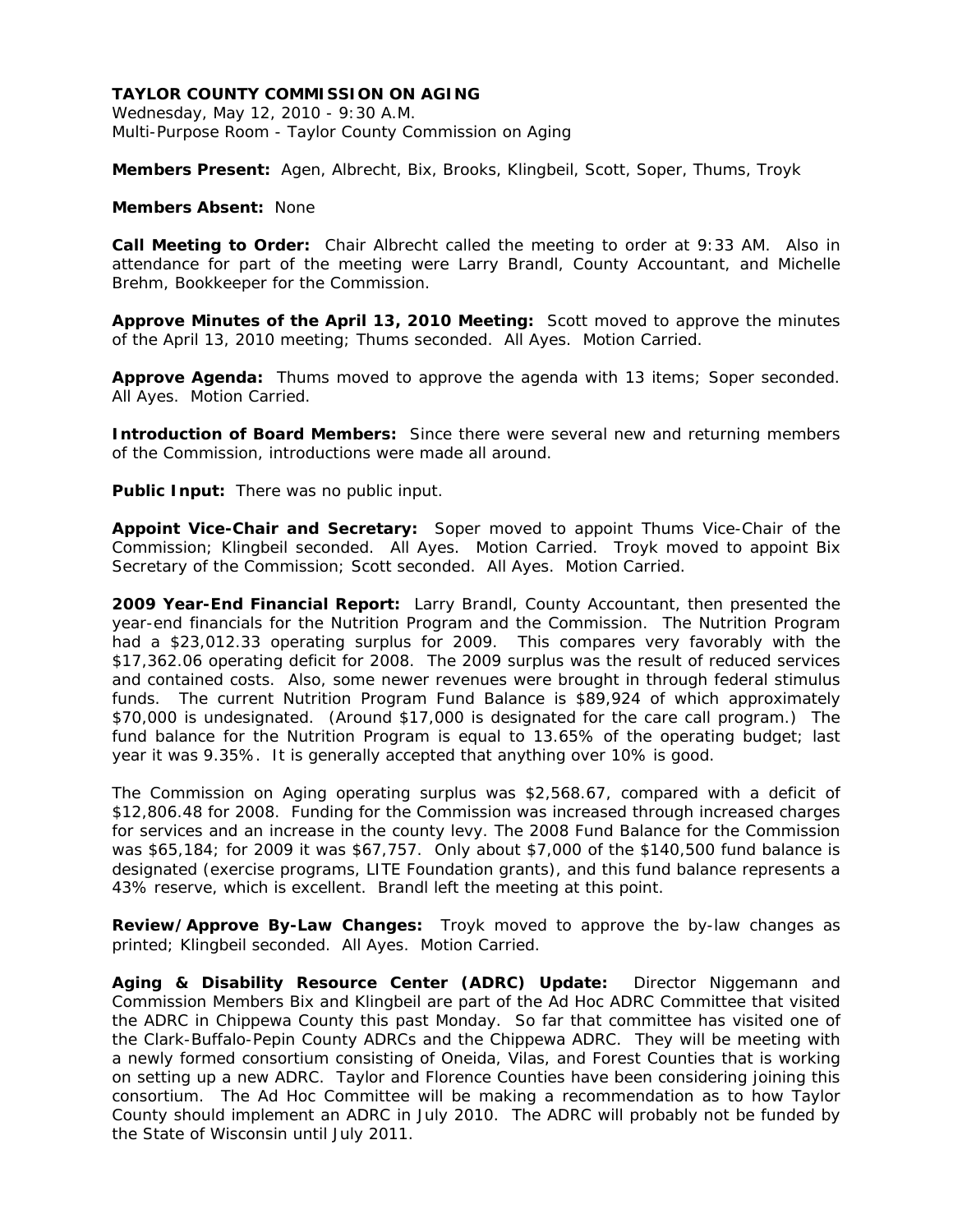**Director's Report:** Director Niggemann reported that the Older Americans Act will be reauthorized. She also reviewed the 2009 Program Summary, listing all the current programs and the numbers of individuals served. A list of federal and state programs was also reviewed. The Commission members were given several written handouts covering the Commission and its programs.

**Review/Approve Director's Expense Report & Other Monthly Expense Report:** A list of the COA monthly expenditures for March-April was reviewed. The Commission asked for and received a breakdown of the congregate and home delivered meals at each of the meal sites in the county. It was pointed out that the average cost of meals for all sites is \$7.56. A donation of \$3.50 is requested for congregate meals and \$3.75 for home-delivered meals. The director's expense report, showing April expenditures of \$136.44 was presented. Thums moved to approve the director's and the monthly expenses reports as presented; Scott seconded. All Ayes. Motion Carried.

**Set Next Meeting Date:** The next meeting of the Commission on Aging will be Wednesday, June 9, 2010 at 9:30 AM.

**Adjourn Meeting:** With no further business, Bix moved to adjourn; Agen seconded. All Ayes. The meeting was adjourned at 11:17 AM.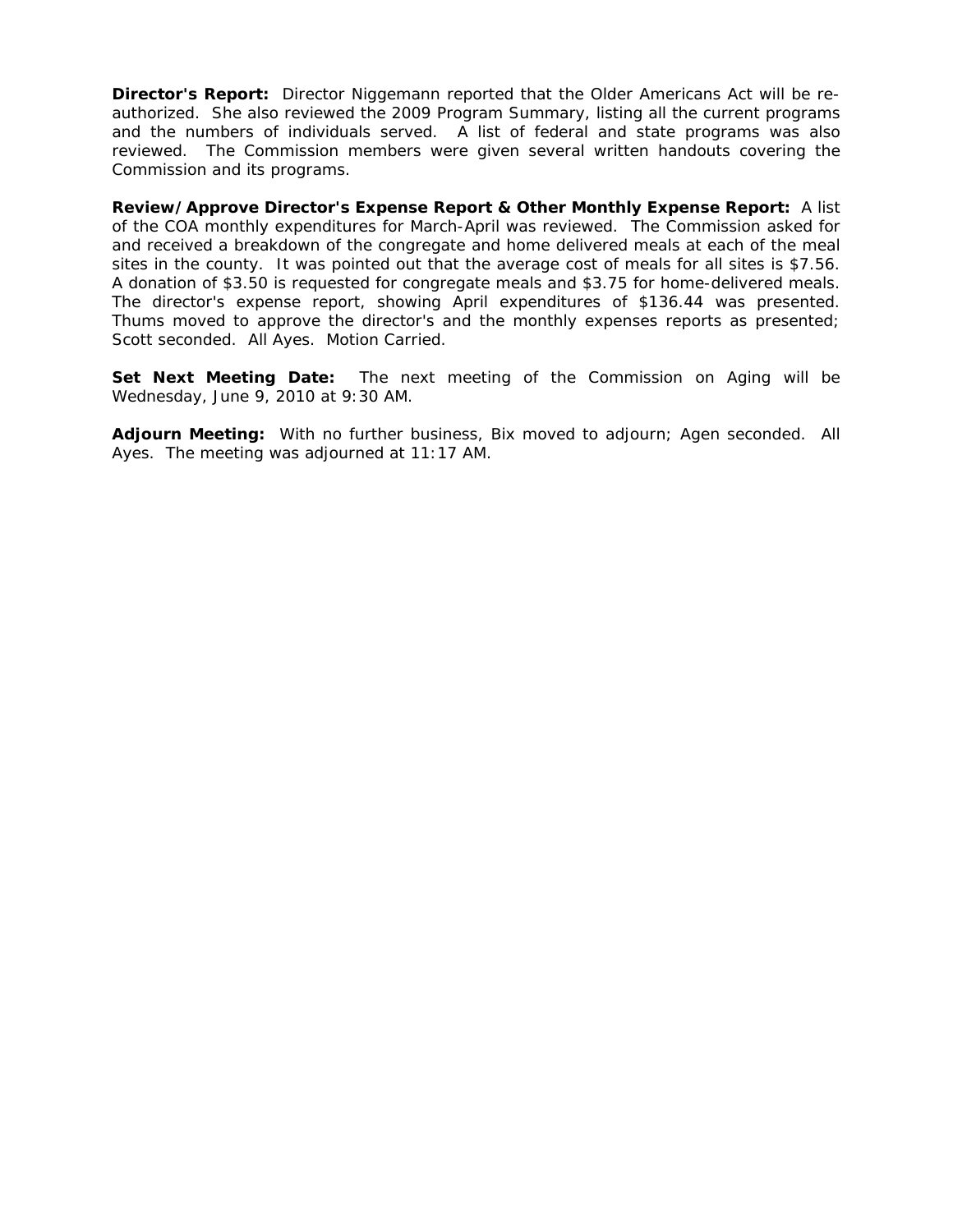MEETING MINUTES OF APRIL 13, 2010

The Taylor County Commission on Aging regular monthly meeting was called to order by Chairperson George Southworth at 10:00am, April 13, 2010 at the Westboro Nutrition Site.

**Members present:** George Southworth, Mary Redman, Ben Yanko, Charlotte Brooks, Julie Scott, Marguerite Klingbeil, Frances Soper and Rollie Thums.

**Also present:** Diane Niggemann, Commission on Aging Director; Frank Soper

**Members absent:** Jerry Albers

### **Review / Approve Minutes from Previous Meeting**

**MOTION** by Thums, second by Klingbeil to approve the March 10, 2010 minutes as presented. **MOTION CARRIED**.

## **Review / Approve Agenda of the April 13, 2010 Meeting**

**MOTION** by Klingbeil, second by Soper to approve the April 13, 2010 meeting agenda. **MOTION CARRIED.** 

## **Public Input**

None.

### **Review / Approve ByLaw Changes**

The Committee reviewed and discussed the Taylor County Commission on Aging Constitution and ByLaws. The changes were discussed. Discussion was held on how to advertise to get new COA Committee members. Advertisements will be placed in the COA newsletter and posted at each nutrition site three months in advance. Recommendations from COA Committee members will also be solicited. **MOTION** by Scott, second by Thums to approve the changes to the Constitution and ByLaws and to approve advertising for new committee members in the COA newsletter, posting notices at each nutrition site and getting recommendations from current COA Committee members. **MOTION CARRIED.**

### **Review / Approve Job Questionnaire for COA Members**

Reviewed and discussed the COA Committee member questionnaire. Reviewed the job description. **MOTION** by Redman, second by Thums to approve the COA member questionnaire and the job description. **MOTION CARRIED**.

### **Review / Approve the United Way Grant**

Reviewed and discussed the COA grant application to the United Way. **MOTION** by Redman, second by Yanko to approve the application for the United Way grant. **MOTION CARRIED.**

### **Review / Approve the Weather Shield LITE Foundation Grant**

Reviewed and discussed the application for the Weather Shield LITE Foundation grant. This grant has paid for the Meals that Heal program. The Director would like to extend this to one-day surgery patients. The Director would like to request additional money for this. **MOTION** by Scott, second by Klingbeil to approve the application for the Weather Shield LITE Foundation grant requesting additional funding for extending the Meals that Heal program. **MOTION CARRIED.** 

# **Staff Update**

The Director reported that the county and union have approved the extension of the limited term employee for another four months.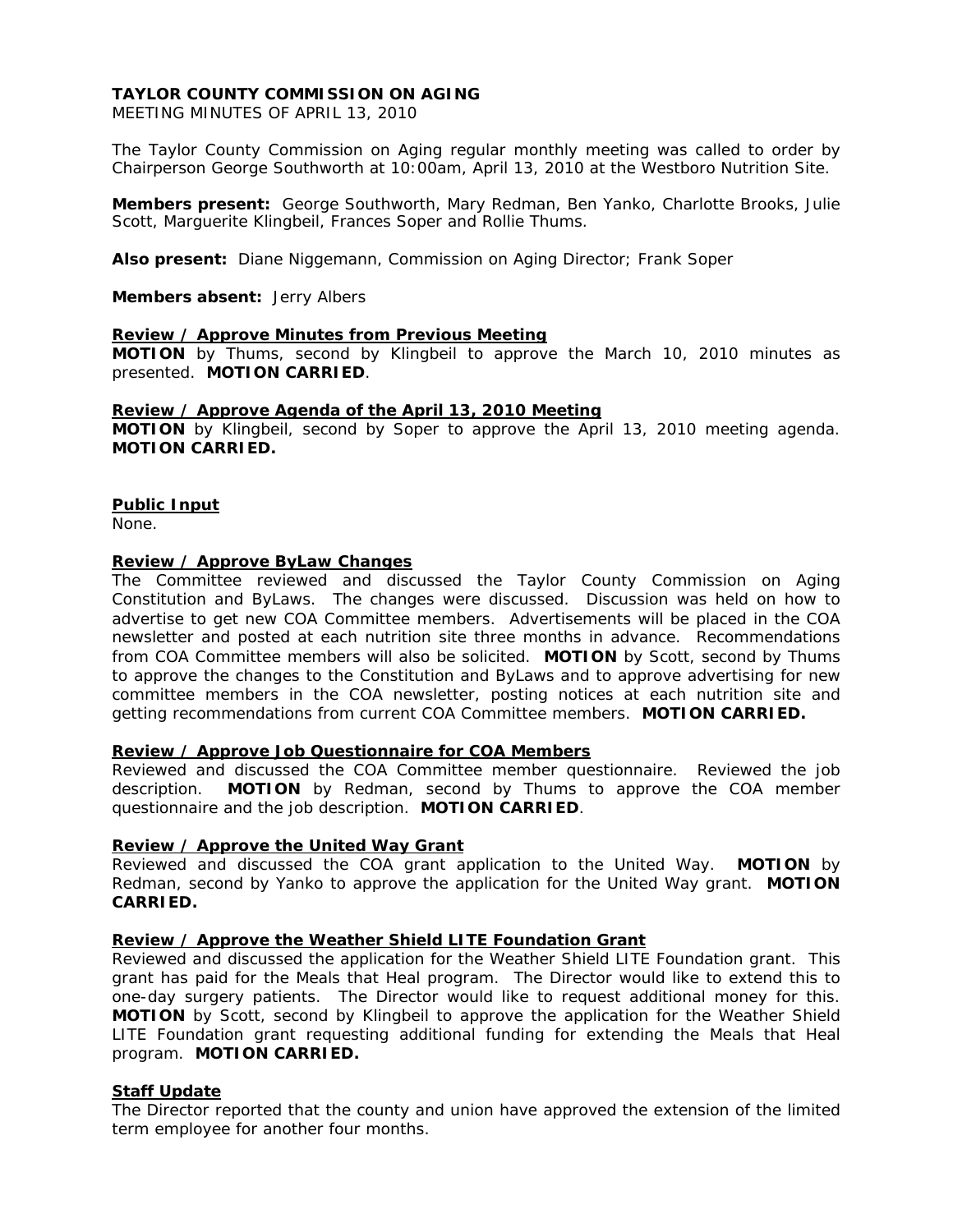# **ADRC Update**

The Director reported on the progress of the ADRC Committee. Marguerite Klingbeil reported on the last ADRC meeting. The Committee will be going to the Chippewa County ADRC for the next meeting. The location of the ADRC is being evaluated.

## **2009 Year End Reports**

The Director presented the 2009 reports. Michelle Brehm is to be commended for getting the information and reports together. The reports were reviewed and discussed.

## **Other Business**

The COA will be distributing senior farmer's market coupons.

## **Set Next Meeting Date**

The next regular monthly meeting is scheduled for **Wednesday, May 12, 2010** at 9:30am at the Multipurpose Room in Medford.

### **Adjourn Meeting**

**MOTION** to adjourn by Scott, second by Klingbeil. **MOTION CARRIED.** Meeting adjourned at 11:20am.

Mary Redman, Secretary MR/jvh

\_\_\_\_\_\_\_\_\_\_\_\_\_\_\_\_\_\_\_\_\_\_\_\_\_\_\_\_\_\_\_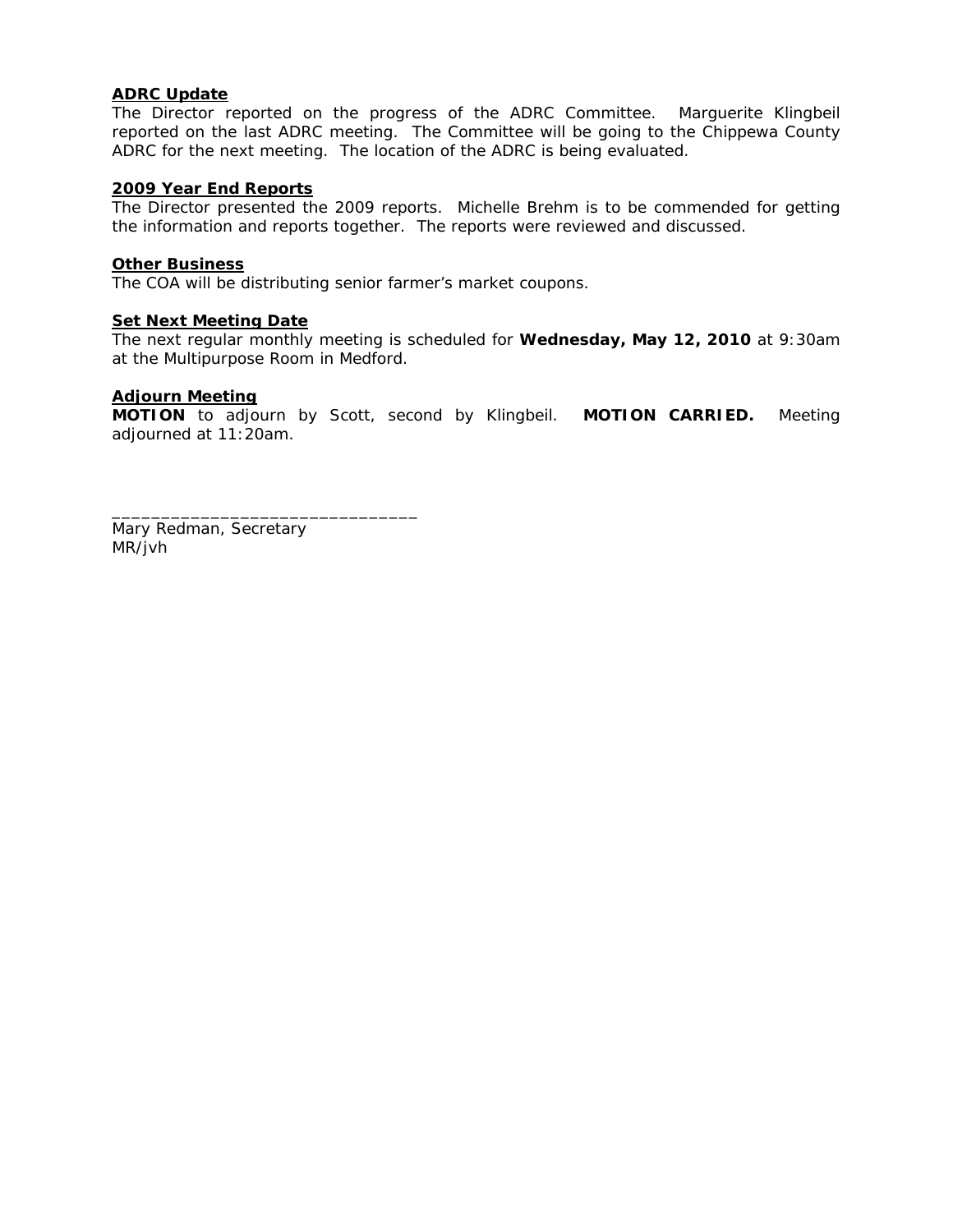MEETING MINUTES OF MARCH 10, 2010

The Taylor County Commission on Aging regular monthly meeting was called to order by Chairperson George Southworth at 9:30am, March 10, 2010 at the Multipurpose Room, Medford, WI.

**Members present:** George Southworth, Mary Redman, Ben Yanko, Charlotte Brooks, Julie Scott, Marguerite Klingbeil, Frances Soper, Rollie Thums and Jerry Albers.

**Also present:** Diane Niggemann, Commission on Aging Director.

**Members absent:** None.

## **Review / Approve Agenda of the March 10, 2010 Meeting**

**MOTION** by Thums, second by Klingbeil to approve the March 10, 2010 meeting agenda with the deletion of #8 and #9. **MOTION CARRIED.** 

### **Review / Approve Minutes from Previous Meeting**

**MOTION** by Thums, second by Soper to approve the February 10, 2010 minutes as presented. It was noted that the minutes erroneously stated the next meeting date was March 11, 2010 when it should have been March 10, 2010.

### **Public Input**

None.

### **Approve Resolution for Edwina Rudolph**

**MOTION** by Scott, second by Klingbeil to approve the resolution for Edwina Rudolph. **MOTION CARRIED.** All the Committee members signed the resolution.

### **Discuss/Act on Job Description/Expectations of COA Members**

Reviewed and discussed a job description for new COA committee members. Reviewed and discussed the COA Constitution and Bylaws to incorporate these into the job description. **MOTION** by Scott, second by Redman to table this issue until the April 2010 meeting. **MOTION CARRIED**.

## **Aging and Disability Resource Center (ADRC) Meeting Updates**

The Director reviewed what an ADRC is. The Director will do a presentation on ADRCs at a future meeting. The Director is attending the North Woods ADRC Planning Consortium monthly meetings. A lengthy discussion was held on ADRCs and managed care organizations.

### **Director's Report**

The Director is working with Price County on organizing an Alzheimer's conference to be held June 18, 2010 at the Ogema Baptist Church. The Volunteer Recognition Dinner is scheduled for April 23, 2010 at the Community Center in Stetsonville. The Director will be attending a United Way meeting. A chronic disease self-management class will be starting. A Final Affairs conference is being scheduled.

## **Review / Approve Monthly Expenses**

Reviewed and discussed the Director's monthly expenses and the COA's monthly expenses. **MOTION** by Thums, second by Redman to approve the Director's monthly expenses and the COA's monthly expenses for February. **MOTION CARRIED**.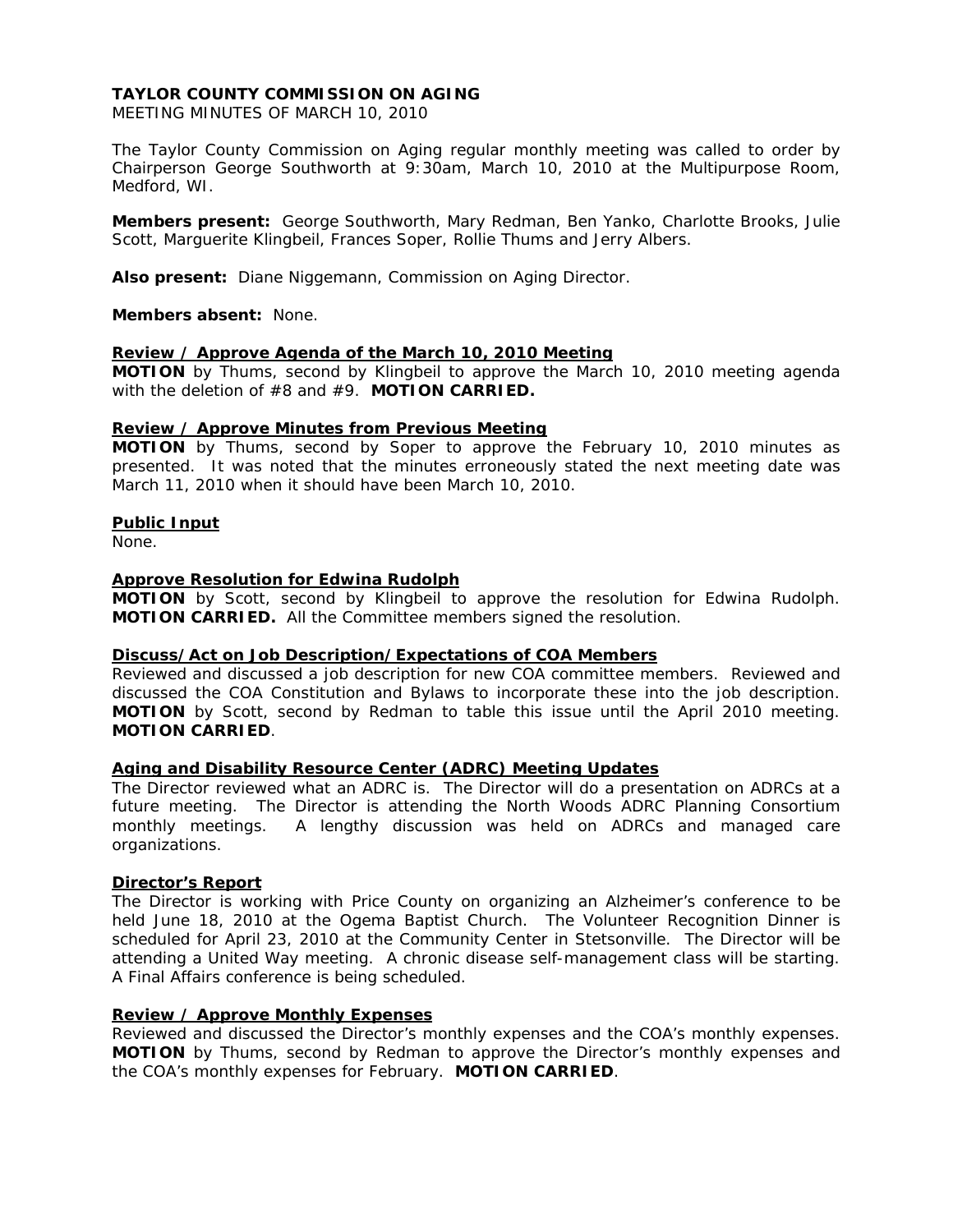# **Set Next Meeting Date**

The next regular meeting is scheduled for **Tuesday, April 13, 2010** at 10:00am at the **Westboro Nutrition Site**. The Nutrition Advisory meeting will follow at 11:00am.

# **Adjourn Meeting**

**MOTION** to adjourn by Thums, second by Klingbeil. **MOTION CARRIED.** Meeting adjourned at 11:00am.

Mary Redman, Secretary MR/jvh

\_\_\_\_\_\_\_\_\_\_\_\_\_\_\_\_\_\_\_\_\_\_\_\_\_\_\_\_\_\_\_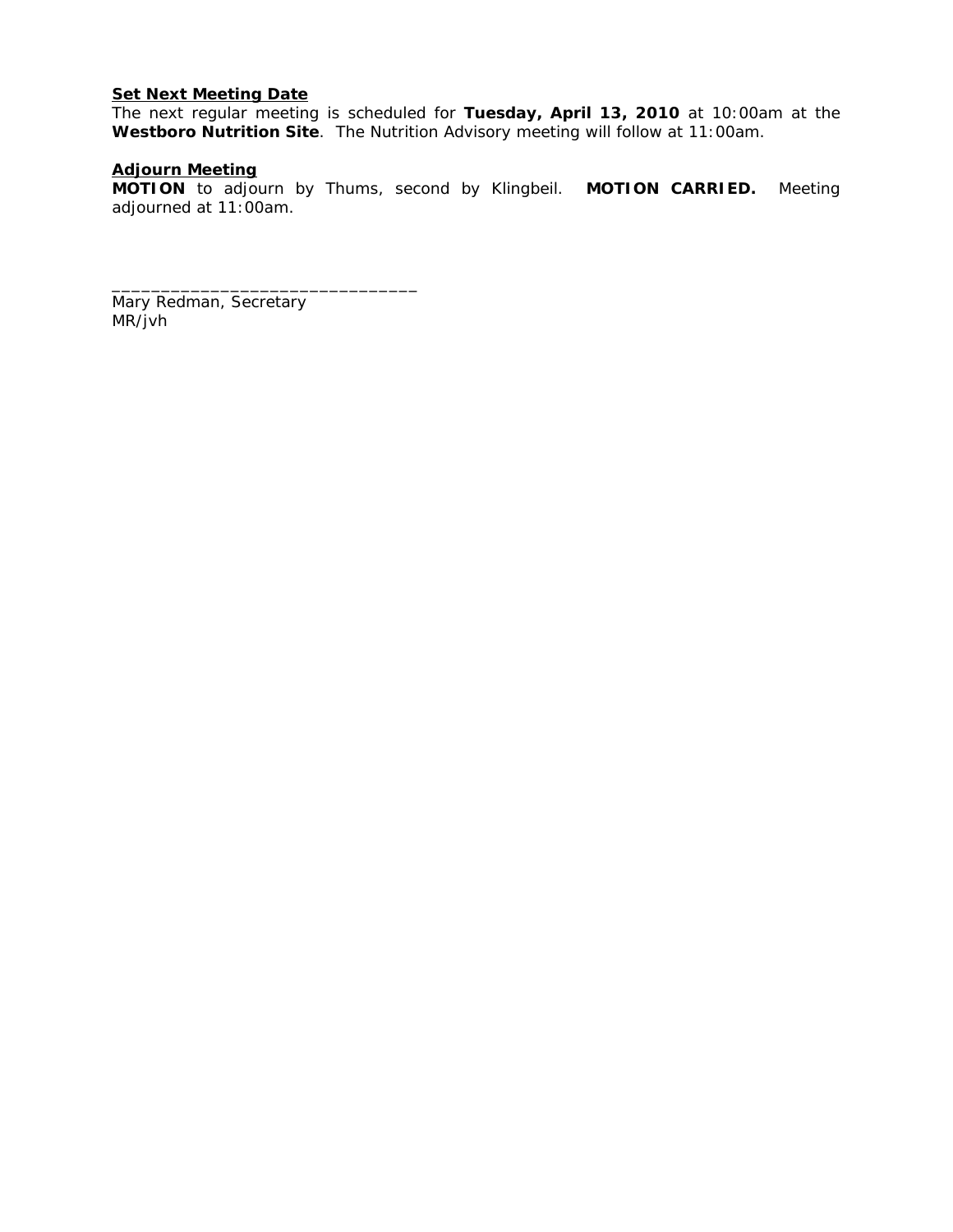MEETING MINUTES OF FEBRUARY 10, 2010

The Taylor County Commission on Aging regular monthly meeting was called to order by Chairperson George Southworth at 9:30am, February 10, 2010 at the Multipurpose Room, Medford, WI.

**Members present:** George Southworth, Mary Redman, Ben Yanko, Charlotte Brooks, Julie Scott, Marguerite Klingbeil, Frances Soper, Rollie Thums and Jerry Albers.

**Also present:** Diane Niggemann, Commission on Aging Director, Paul Thornton, BRI Director.

## **Members absent:** None.

### **Review / Approve Minutes from Previous Meeting**

**MOTION** by Soper, second by Yanko to change the January 12, 2010 minutes as presented under Transportation. The change noted was that Thums voted no to filling the Transportation Assistant position.

### **Review / Approve Agenda**

**MOTION** by Thums, second by Scott to approve the February 10, 2010 meeting agenda. **MOTION CARRIED.** 

### **Public Input**

Paul Thornton, BRI Director, reported on new kitchen appliances. BRI has submitted their paperwork for new vehicles and BRI appreciates the COA's support.

### **Staff Update**

The Director reported on the staff changes. The Personnel Committee denied the COA request for the Transportation Assistant. The Committee did allow the COA to hire a temporary Transportation Assistant through a temporary agency for four months.

## **Review / Approve Update Job Description for Bookkeeper and Transportation Assistant**

Reviewed and discussed the job descriptions for the Transportation Assistant/Secretary. The changes were discussed. Reviewed and discussed the Bookkeeper job description. The changes were discussed. **MOTION** by Klingbeil, second by Yanko to approve the updated job descriptions for the Transportation Assistant/Secretary position and the Bookkeeper position. **MOTION CARRIED**.

## **Review / Approve Job Description/COA Member Questionnaire**

Reviewed and discussed the Vilas County COA Committee Member job description and expectations and the COA member questionnaire. The committee members will compare the Vilas County job description with the current Taylor County Commission on Aging bylaws and will make a recommendation on a job description at the April meeting.

# **Aging and Disability Resource Center (ADRC) Meeting Update**

Janice Smith, a state employee, will be at the February 11, 2010 ADRC meeting to answer questions. The Director reported on the regional ADRC meeting she attended. All committee members are encouraged to attend the February 11, 2010 meeting.

## **Other Business**

Taylor County has received money to address homeless issues. Indianhead Community Action Agency is addressing this issue with other community groups.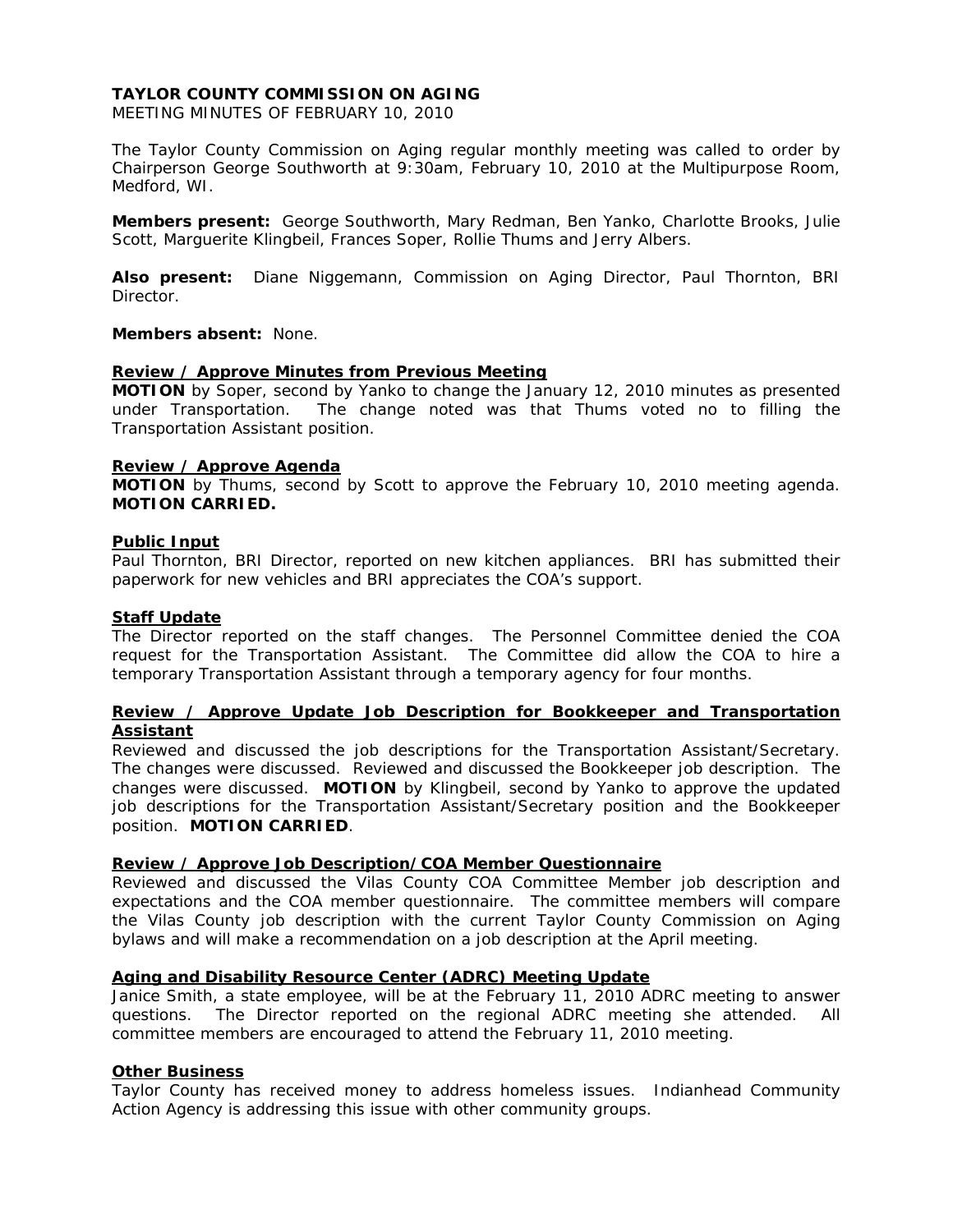# **Review / Approve Monthly Expenses**

\_\_\_\_\_\_\_\_\_\_\_\_\_\_\_\_\_\_\_\_\_\_\_\_\_\_\_\_\_\_\_

Reviewed and discussed the Director's monthly expenses and the COA's monthly expenses. **MOTION** by Scott, second by Soper to approve the Director's monthly expenses and the COA's monthly expenses for January. **MOTION CARRIED**.

# **Set Next Meeting Date**

The next regular meeting is scheduled for Wednesday, March 11, 2010 at 9:30am at the Multipurpose Room, Medford, WI.

## **Adjourn Meeting**

**MOTION** by Yanko, second by Brooks to adjourn meeting. **MOTION CARRIED.** Meeting adjourned at 10:55am.

Mary Redman, Secretary MR/jvh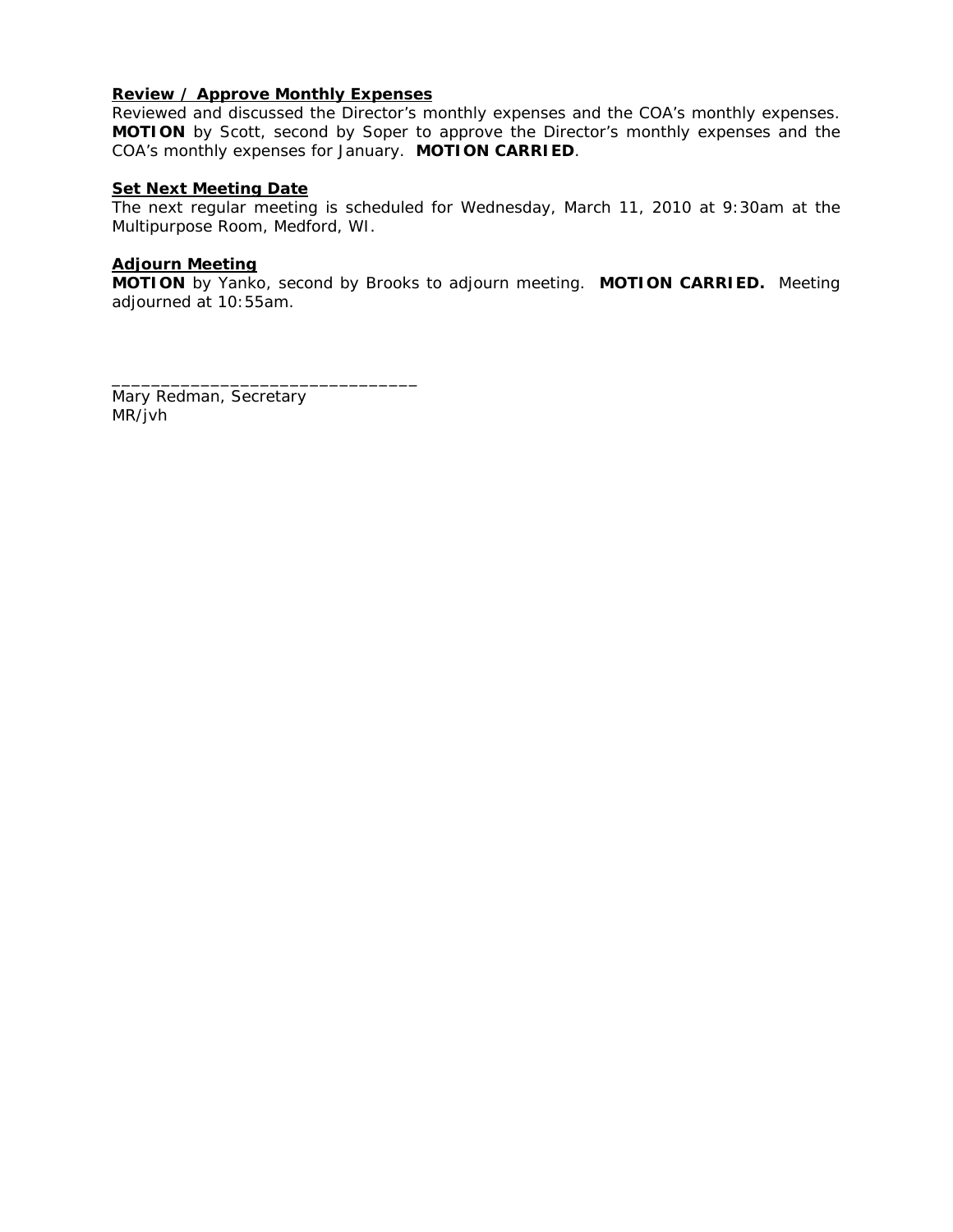### **TAYLOR COUNTY COMMISSION ON AGING AMENDED** - MEETING MINUTES OF JANUARY 12, 2010

The Taylor County Commission on Aging regular monthly meeting was called to order by George Southworth at 10:00 am, January 12, 2010 at the Stetsonville Nutrition Site,

**Members present:** George Southworth, Mary Redman, Ben Yanko, Charlotte Brooks, Julie Scott, Marguerite Klingbeil, Frances Soper, Rollie Thums and Jerry Albers.

**Also present:** Diane Niggemann, Commission on Aging Director, Frank Soper, Mark Berglund, The Star News and Shirley Albers.

## **Members absent:** None

Stetsonville, Wisconsin.

## **Review / Approve Minutes from Previous Meeting**

**MOTION** by Klingbeil, second by Redman to approve the December 9, 2009 minutes as presented. **MOTION CARRIED.** 

## **Review / Approve Agenda**

**MOTION** by Brooks, second by Soper to approve the January 12, 2010 meeting agenda. **MOTION CARRIED.** 

## **Approve Filling Transportation Assistant Position at Full-Time / Staff Update**

The current Transportation Assistant is moving into the bookkeeper position. Carol Roush has been helping out in the interim. The position is a 35 hour position. The Transportation Assistant coordinates all transportation for medical assistance recipients and private pay residents. The Director will be going before the Personnel Committee to request to fill the position. Motion by Scott, seconded by Redman to approve filling the 35 hour Transportation Assistant position from within the county's system or outside the system. **Thums voted no. MOTION CARRIED.** 

# **Aging and Disability Resource Center Update**

The Director updated the Commission on Aging board on the progress of the ADRC. The handout "Northwoods ADRC Frequently Asked Questions" was reviewed & discussed.

# **Review / Approve BRI Meal Contract for 2010**

Reviewed and discussed the BRI meal contract. A 4% increase was reflected in the contract proposal as follows: Meals - \$5.50; Medford/MOW Delivery - \$43.70; MOW Only Delivery - \$33.55; Goodrich Delivery - \$29.00; Rib Lake/Westboro Delivery - **\$43.77**; Rib Lake Only Delivery - \$31.64; Gilman Delivery - \$39.10; Stetsonville MOWs - \$3.35 per stop with a minimum charge of \$10.05 per day.

Food Inflation Clause: We reserve the right to negotiate that part of the contract that is affected by food prices at any time beginning 1/1/10.

Gas Inflation Clause: In the event that gas prices exceed or fall below \$3.00 per gallon (regular), that part of the contract affected by gas prices may be adjusted immediately starting 1/1/10, and every month thereafter by mutual consent of both parties.

Due Date Notice: Due by the end of the current month, or a finance charge of 1.5% will be added. NOTE: This applies to the Elderly Transportation contract as well.

MOTION by Thums, second by Klingbeil to approve the BRI meal contract for 2010.